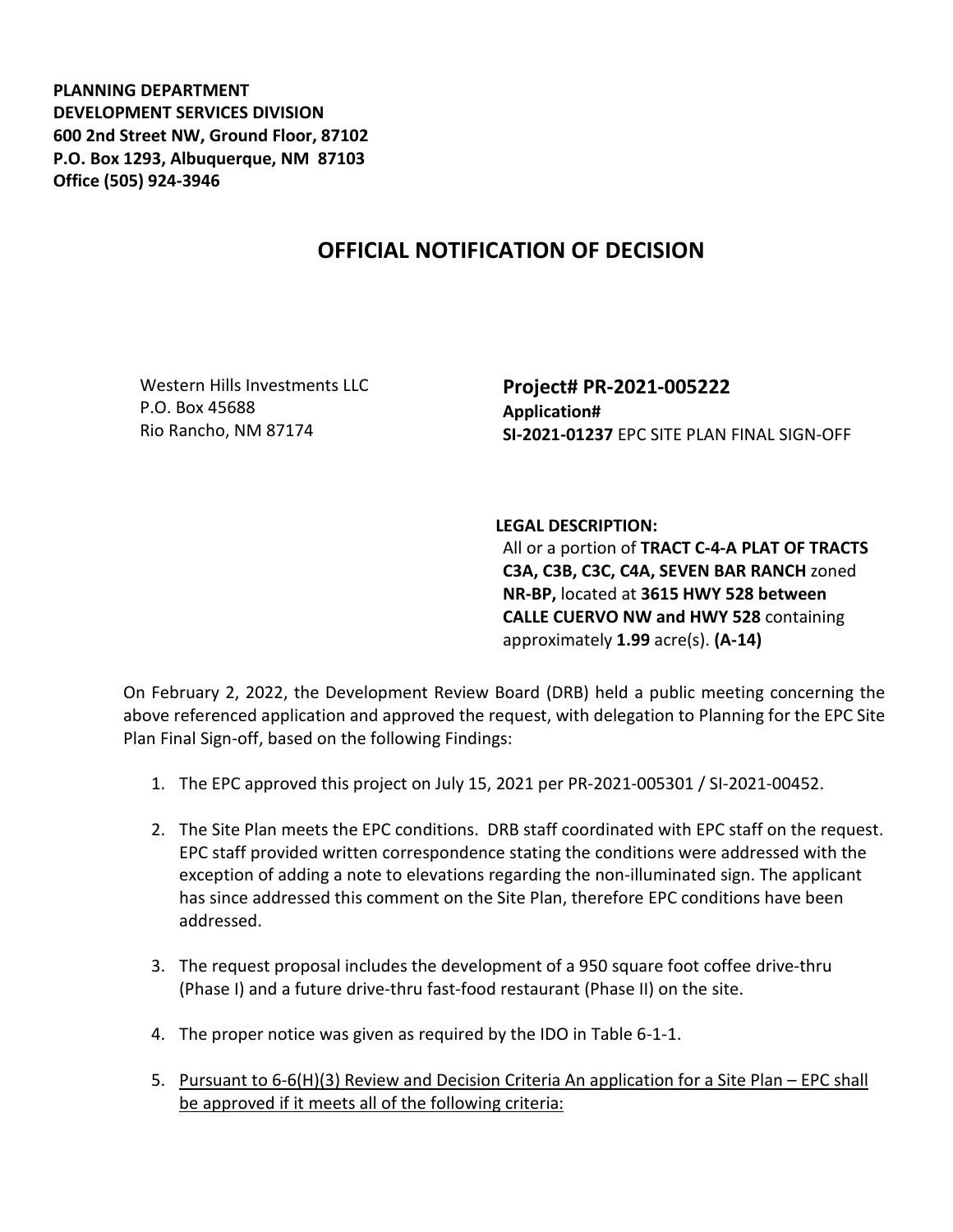*a.* 6-6(H)(3)(a) *The Site Plan is consistent with the ABC Comp Plan as amended.*

The Site Plan is consistent with the ABC Comp Plan as amended.

*b.* 6-6(H)(3)(b) *The Site Plan is consistent with any applicable terms and conditions in any previously approved NR-SU or PD zoning covering the property and any related development agreements and/or regulations.* 

The site is zoned NR-BP, future development must be consistent with the underlying zoning.

*c.* 6-6(H)(3)(c) *The Site Plan complies with all applicable provisions of this IDO, the DPM, other adopted City regulations, and any terms and conditions specifically applied to development of the property in a prior permit or approval affecting the property.* 

The features and improvements depicted on the Site Plan must meet the 2019 IDO requirements.

*d.* 6-6(H)(3)(d) *The City's existing infrastructure and public improvements, including but not limited to its street, trail, drainage, and sidewalk systems, have adequate capacity to serve the proposed development, and any burdens on those systems have been mitigated to the extent practicable.* 

The site has access to a full range of urban services including utilities, roads and emergency services. A Traffic Impact Study was required and submitted, and the recommended mitigation measures were added to the Infrastructure List and approved with the Site Plan. The site has an approved Grading and Drainage Plan.

*e.* 6-6(H)(3)(e) *The application mitigates any significant adverse impacts on the surrounding area to the maximum extent possible.* 

The Landscape Plan complies with  $5-6(D)(1)(c)$  of the IDO regarding street trees, and provides landscaping that complies with 5-6(D) of the IDO regarding street frontage landscaping.

- 6. An Infrastructure List was approved with the Site Plan. A Financial Guaranty/Infrastructure Improvements Agreement (IIA) must be approved and recorded.
- 7. A public water-line easement is required prior to infrastructure acceptance.
- 8. A sidewalk easement shall be established at the Final Plat stage.